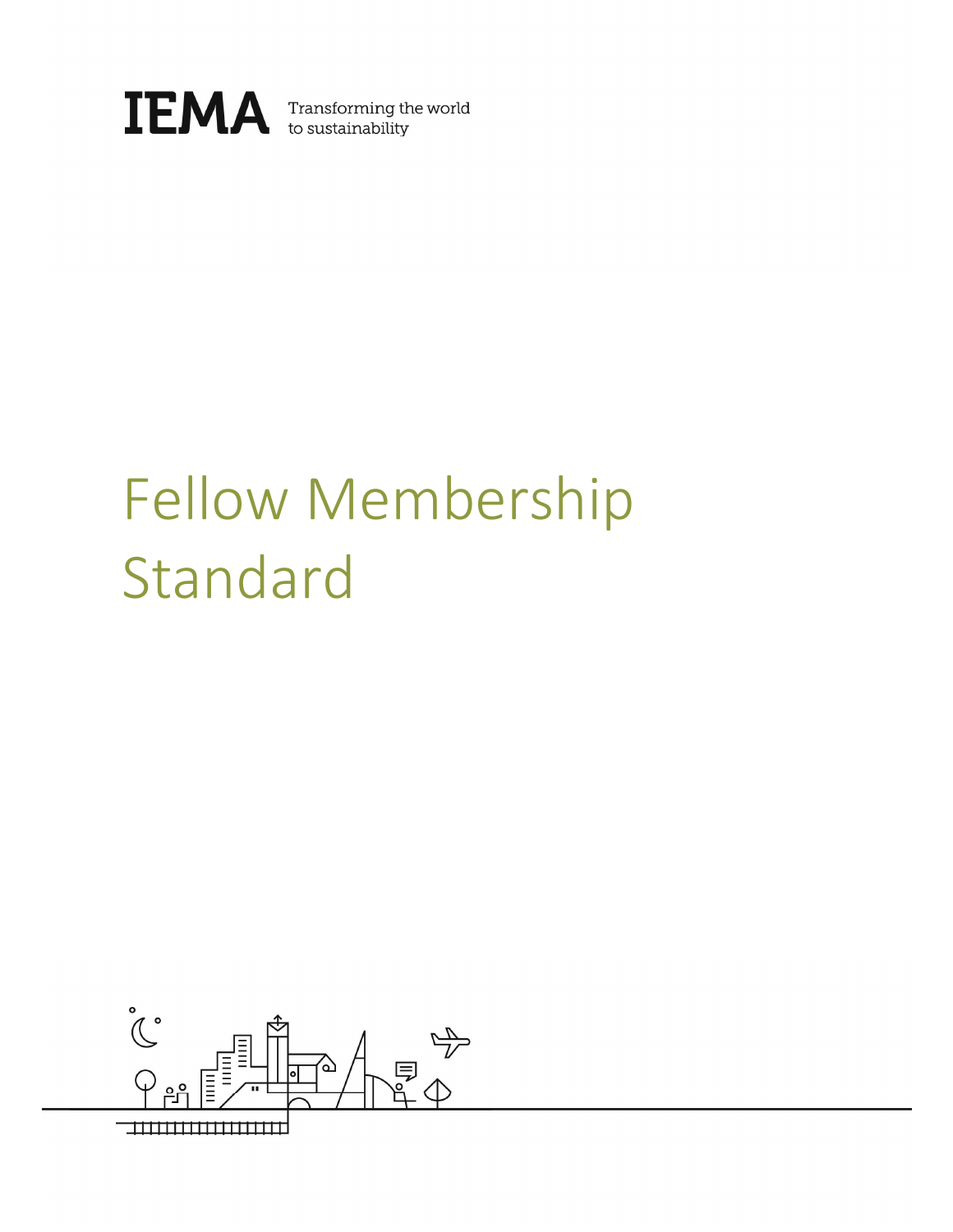## Introduction

There are 13 competencies covered within the Fellow Membership standard which align to the Leadership level of the IEMA Skills Map. These are split into the areas of core knowledge, technical knowledge and skills.

### Competencies

The 13 Fellow Membership Competencies are listed below. Additional detail on the sorts of things Fellow Members are likely to be doing to demonstrate the competencies is provided in the table in Appendix A.

#### Core Knowledge

- 1. Identify and evaluate the implications of global trends for the environment, for society, for the economy and for organisations
- 2. Explain common sustainable business/governance models, their underlying principles, and their relationship with organisations, products and services

#### Technical Knowledge

- 3. Identify future issues and challenges for a sustainable economy and evaluate their implications for organisations, products and services
- 4. Evaluate the impact of relevant political, policy and legislative trends and discuss their implications for strategic decision making
- 5. Understand appropriate management and assessment tools and their use in achieving positive change
- 6. Achieving transformation and sustainable change

#### Skills for Sustainable Leadership

- 7. Identify future trends, opportunities and manage risks
- 8. Lead and inspire organisations to deliver innovative and sustainable products and services
- 9. Inspire and motivate stakeholders to take greater levels of accountability, adopt transformational sustainable practices, and increase transparency
- 10. Lead and inspire collaboration and cooperation to deliver sustainable innovation
- 11. Deliver resilience in a changing and dynamic world by managing risks and continual improvement
- 12. Embed sustainability and life cycle approaches to business practice to improve the sustainability of products and services
- 13. Create a vision for strategic change and innovation, challenge current thinking or move the sector forward